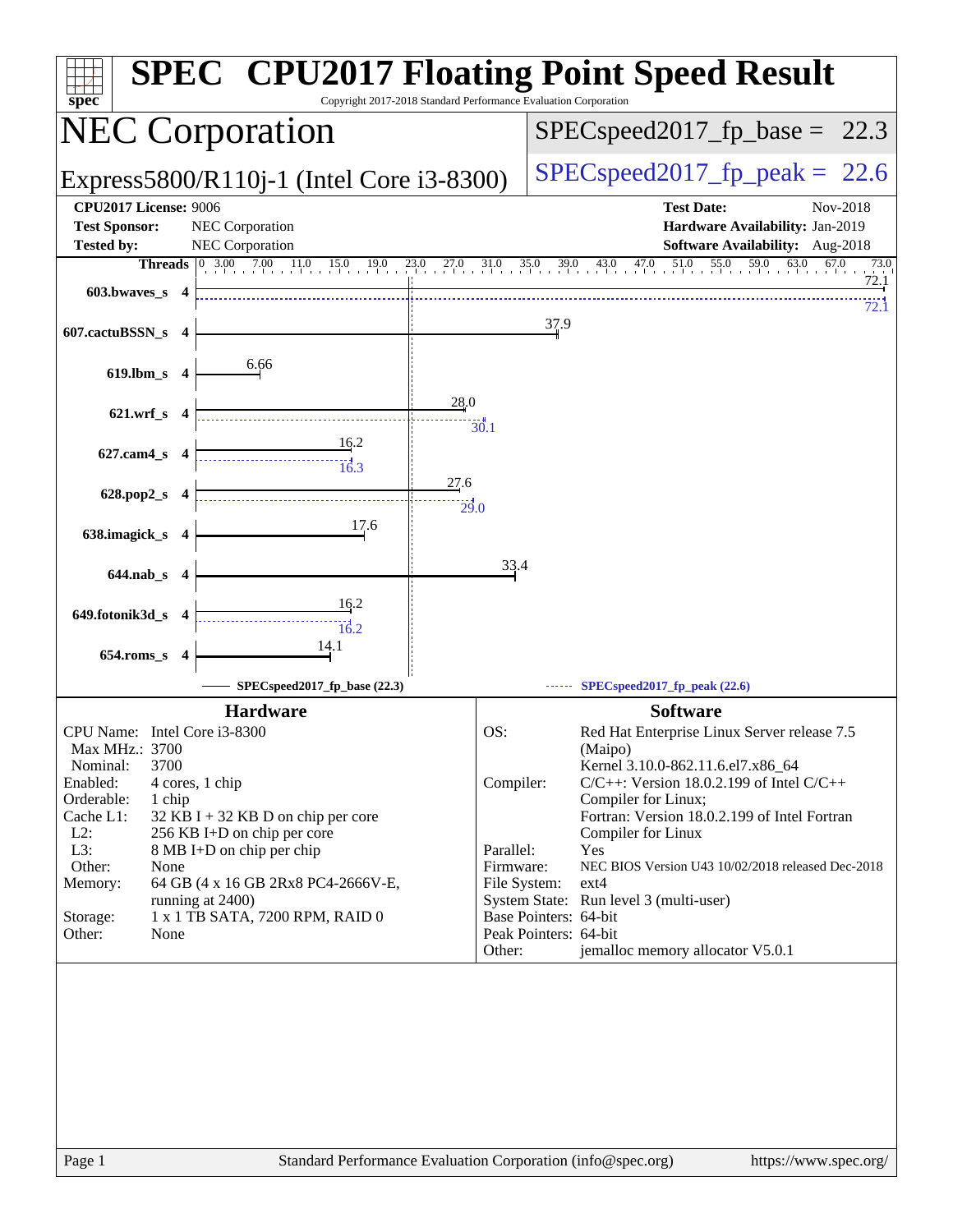#### **[spec](http://www.spec.org/) [SPEC CPU2017 Floating Point Speed Result](http://www.spec.org/auto/cpu2017/Docs/result-fields.html#SPECCPU2017FloatingPointSpeedResult)** Copyright 2017-2018 Standard Performance Evaluation Corporation NEC Corporation  $SPECspeed2017_fp\_base = 22.3$

Express5800/R110j-1 (Intel Core i3-8300) [SPECspeed2017\\_fp\\_peak =](http://www.spec.org/auto/cpu2017/Docs/result-fields.html#SPECspeed2017fppeak) 22.6

**[Test Sponsor:](http://www.spec.org/auto/cpu2017/Docs/result-fields.html#TestSponsor)** NEC Corporation **[Hardware Availability:](http://www.spec.org/auto/cpu2017/Docs/result-fields.html#HardwareAvailability)** Jan-2019

**[CPU2017 License:](http://www.spec.org/auto/cpu2017/Docs/result-fields.html#CPU2017License)** 9006 **[Test Date:](http://www.spec.org/auto/cpu2017/Docs/result-fields.html#TestDate)** Nov-2018 **[Tested by:](http://www.spec.org/auto/cpu2017/Docs/result-fields.html#Testedby)** NEC Corporation **[Software Availability:](http://www.spec.org/auto/cpu2017/Docs/result-fields.html#SoftwareAvailability)** Aug-2018

#### **[Results Table](http://www.spec.org/auto/cpu2017/Docs/result-fields.html#ResultsTable)**

|                           | <b>Base</b>    |                |       |                |       |                | <b>Peak</b> |                |                |              |                |              |                |              |
|---------------------------|----------------|----------------|-------|----------------|-------|----------------|-------------|----------------|----------------|--------------|----------------|--------------|----------------|--------------|
| <b>Benchmark</b>          | <b>Threads</b> | <b>Seconds</b> | Ratio | <b>Seconds</b> | Ratio | <b>Seconds</b> | Ratio       | <b>Threads</b> | <b>Seconds</b> | <b>Ratio</b> | <b>Seconds</b> | <b>Ratio</b> | <b>Seconds</b> | <b>Ratio</b> |
| 603.bwayes s              | 4              | 818            | 72.1  | 818            | 72.1  | 819            | 72.0        | 4              | 818            | 72.1         | 818            | <b>72.1</b>  | 818            | 72.2         |
| 607.cactuBSSN s           | 4              | 439            | 38.0  | <u>439</u>     | 37.9  | 441            | 37.8        | 4              | 439            | 38.0         | 439            | 37.9         | $44^\circ$     | 37.8         |
| $619.1$ bm s              | 4              | 786            | 6.66  | 785            | 6.67  | 787            | 6.66        | 4              | 786            | 6.66         | 785            | 6.67         | 787            | 6.66         |
| $621$ .wrf s              | 4              | 469            | 28.2  | 472            | 28.0  | 472            | 28.0        | 4              | 437            | 30.2         | 439            | 30.1         | 439            | <b>30.1</b>  |
| $627$ .cam4 s             | 4              | 545            | 16.3  | 546            | 16.2  | 545            | 16.2        | 4              | 545            | 16.3         | 544            | 16.3         | 544            | 16.3         |
| $628.pop2_s$              | $\overline{4}$ | 430            | 27.6  | 429            | 27.6  | 430            | 27.6        | 4              | 409            | <b>29.0</b>  | 410            | 29.0         | 409            | 29.0         |
| 638.imagick_s             | 4              | 817            | 17.6  | 819            | 17.6  | 817            | 17.7        | 4              | 817            | 17.6         | 819            | 7.6          | 817            | 7.7          |
| $644$ .nab s              | $\overline{4}$ | 523            | 33.4  | 523            | 33.4  | 523            | 33.4        | 4              | 523            | 33.4         | 523            | 33.4         | 523            | 33.4         |
| 649.fotonik3d s           | $\overline{4}$ | 562            | 16.2  | 563            | 16.2  | 563            | 16.2        | 4              | 563            | 16.2         | 563            | 16.2         | 563            | 16.2         |
| $654$ .roms s             | $\overline{4}$ | 1119           | 14.1  | 1120           | 14.1  | 1121           | 14.0        | 4              | 1119           | 14.1         | 1120           | <u>14.1</u>  | 1121           | 14.0         |
| $SPECspeed2017$ fp base = |                |                | 22.3  |                |       |                |             |                |                |              |                |              |                |              |

**[SPECspeed2017\\_fp\\_peak =](http://www.spec.org/auto/cpu2017/Docs/result-fields.html#SPECspeed2017fppeak) 22.6**

Results appear in the [order in which they were run.](http://www.spec.org/auto/cpu2017/Docs/result-fields.html#RunOrder) Bold underlined text [indicates a median measurement](http://www.spec.org/auto/cpu2017/Docs/result-fields.html#Median).

#### **[Operating System Notes](http://www.spec.org/auto/cpu2017/Docs/result-fields.html#OperatingSystemNotes)**

Stack size set to unlimited using "ulimit -s unlimited"

#### **[General Notes](http://www.spec.org/auto/cpu2017/Docs/result-fields.html#GeneralNotes)**

Environment variables set by runcpu before the start of the run: KMP\_AFFINITY = "granularity=fine,compact" LD\_LIBRARY\_PATH = "/home/cpu2017/lib/ia32:/home/cpu2017/lib/intel64:/home/cpu2017/je5.0.1-32:/home/cpu2017/je5.0.1-64" OMP\_STACKSIZE = "192M"

 Binaries compiled on a system with 1x Intel Core i7-6700K CPU + 32GB RAM memory using Redhat Enterprise Linux 7.5 Transparent Huge Pages enabled by default Prior to runcpu invocation Filesystem page cache synced and cleared with: sync; echo 3 > /proc/sys/vm/drop\_caches

 Yes: The test sponsor attests, as of date of publication, that CVE-2017-5754 (Meltdown) is mitigated in the system as tested and documented. Yes: The test sponsor attests, as of date of publication, that CVE-2017-5753 (Spectre variant 1) is mitigated in the system as tested and documented. Yes: The test sponsor attests, as of date of publication, that CVE-2017-5715 (Spectre variant 2) is mitigated in the system as tested and documented.

 jemalloc, a general purpose malloc implementation built with the RedHat Enterprise 7.5, and the system compiler gcc 4.8.5 sources available from jemalloc.net or <https://github.com/jemalloc/jemalloc/releases>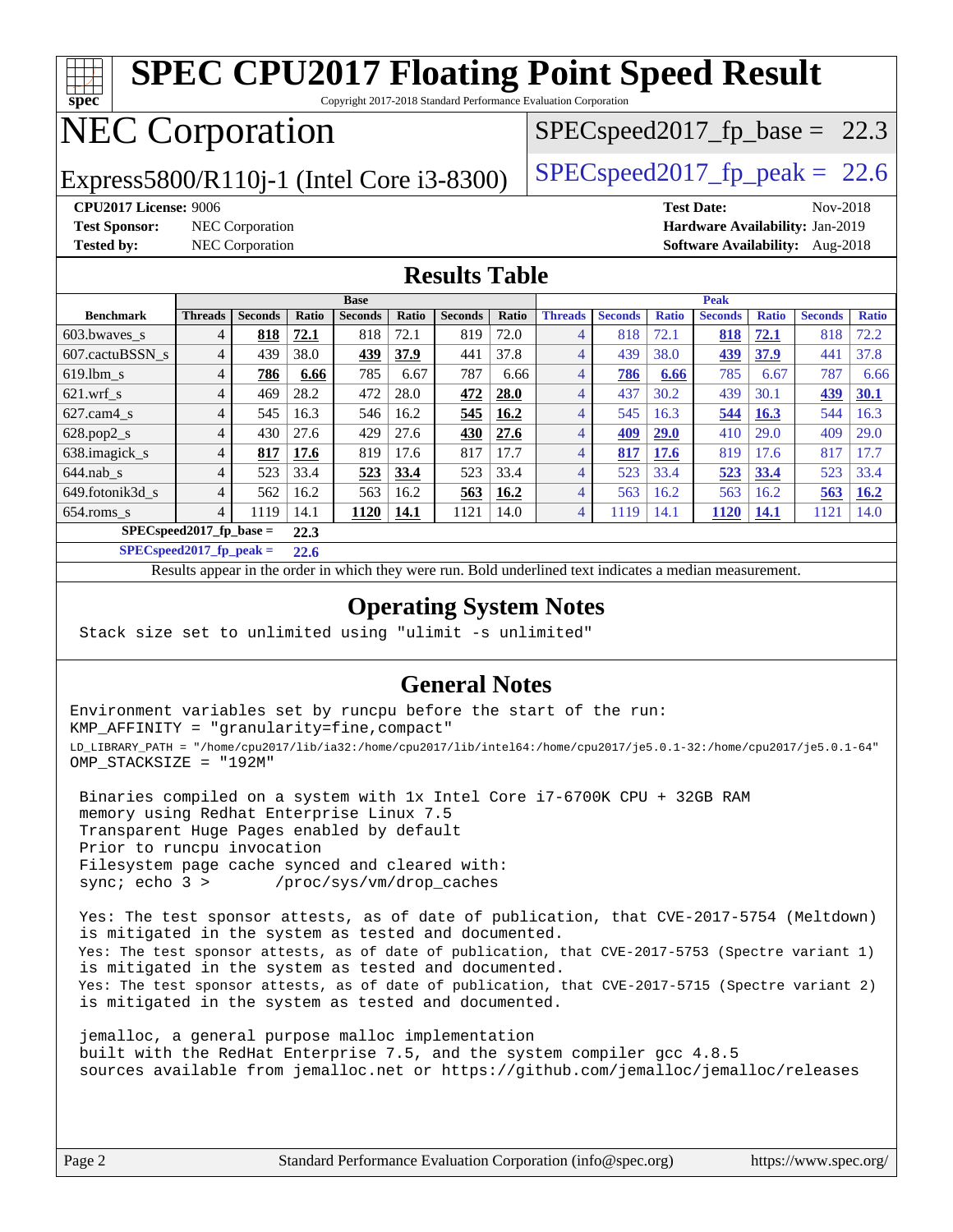| spec                                                                                                                                                                                                                                                                                                                                                                                                                                            | Copyright 2017-2018 Standard Performance Evaluation Corporation                                                                                                                                                                                                               | <b>SPEC CPU2017 Floating Point Speed Result</b>                                                                                                             |  |  |  |  |  |
|-------------------------------------------------------------------------------------------------------------------------------------------------------------------------------------------------------------------------------------------------------------------------------------------------------------------------------------------------------------------------------------------------------------------------------------------------|-------------------------------------------------------------------------------------------------------------------------------------------------------------------------------------------------------------------------------------------------------------------------------|-------------------------------------------------------------------------------------------------------------------------------------------------------------|--|--|--|--|--|
| <b>NEC Corporation</b>                                                                                                                                                                                                                                                                                                                                                                                                                          |                                                                                                                                                                                                                                                                               | $SPEC speed2017_f p\_base = 22.3$                                                                                                                           |  |  |  |  |  |
| Express5800/R110j-1 (Intel Core i3-8300)                                                                                                                                                                                                                                                                                                                                                                                                        |                                                                                                                                                                                                                                                                               | $SPEC speed2017fp peak = 22.6$                                                                                                                              |  |  |  |  |  |
| <b>CPU2017 License: 9006</b>                                                                                                                                                                                                                                                                                                                                                                                                                    |                                                                                                                                                                                                                                                                               | <b>Test Date:</b><br>Nov-2018                                                                                                                               |  |  |  |  |  |
| <b>Test Sponsor:</b><br>NEC Corporation                                                                                                                                                                                                                                                                                                                                                                                                         |                                                                                                                                                                                                                                                                               | Hardware Availability: Jan-2019                                                                                                                             |  |  |  |  |  |
| <b>Tested by:</b><br>NEC Corporation                                                                                                                                                                                                                                                                                                                                                                                                            |                                                                                                                                                                                                                                                                               | Software Availability: Aug-2018                                                                                                                             |  |  |  |  |  |
| <b>Platform Notes</b>                                                                                                                                                                                                                                                                                                                                                                                                                           |                                                                                                                                                                                                                                                                               |                                                                                                                                                             |  |  |  |  |  |
| BIOS Settings:<br>Thermal Configuration: Maximum Cooling<br>Intel Virtualization Technology (Intel VT): Disabled<br>Sysinfo program /home/cpu2017/bin/sysinfo<br>Rev: r5974 of 2018-05-19 9bcde8f2999c33d61f64985e45859ea9<br>running on r110j Fri Nov 23 13:11:50 2018<br>SUT (System Under Test) info as seen by some common utilities.<br>For more information on this section, see<br>https://www.spec.org/cpu2017/Docs/config.html#sysinfo |                                                                                                                                                                                                                                                                               |                                                                                                                                                             |  |  |  |  |  |
| From /proc/cpuinfo<br>model name: Intel(R) Core(TM) i3-8300 CPU @ 3.70GHz<br>1 "physical id"s (chips)<br>4 "processors"<br>cpu cores : 4<br>siblings : 4<br>physical 0: cores 0 1 2 3                                                                                                                                                                                                                                                           |                                                                                                                                                                                                                                                                               | cores, siblings (Caution: counting these is hw and system dependent. The following<br>excerpts from /proc/cpuinfo might not be reliable. Use with caution.) |  |  |  |  |  |
| From 1scpu:<br>Architecture:<br>$CPU$ op-mode( $s$ ):<br>Byte Order:<br>CPU(s):<br>On-line CPU(s) list:<br>Thread(s) per core:<br>Core(s) per socket:<br>Socket(s):<br>NUMA $node(s)$ :<br>Vendor ID:<br>CPU family:<br>Model:<br>Model name:<br>Stepping:<br>CPU MHz:<br>CPU max MHz:<br>CPU min MHz:<br>BogoMIPS:<br>Virtualization:<br>L1d cache:<br>Lli cache:<br>L2 cache:<br>L3 cache:<br>NUMA node0 CPU(s):<br>Flags:                    | x86 64<br>32-bit, 64-bit<br>Little Endian<br>4<br>$0 - 3$<br>1<br>4<br>1<br>$\mathbf{1}$<br>GenuineIntel<br>6<br>158<br>$Intel(R) Core(TM) i3-8300 CPU @ 3.70GHz$<br>11<br>3700.000<br>3700.0000<br>800.0000<br>7392.00<br>$VT - x$<br>32K<br>32K<br>256K<br>8192K<br>$0 - 3$ | fpu vme de pse tsc msr pae mce cx8 apic sep mtrr pge mca cmov                                                                                               |  |  |  |  |  |
| (Continued on next page)                                                                                                                                                                                                                                                                                                                                                                                                                        |                                                                                                                                                                                                                                                                               |                                                                                                                                                             |  |  |  |  |  |
| Page 3                                                                                                                                                                                                                                                                                                                                                                                                                                          | Standard Performance Evaluation Corporation (info@spec.org)                                                                                                                                                                                                                   | https://www.spec.org/                                                                                                                                       |  |  |  |  |  |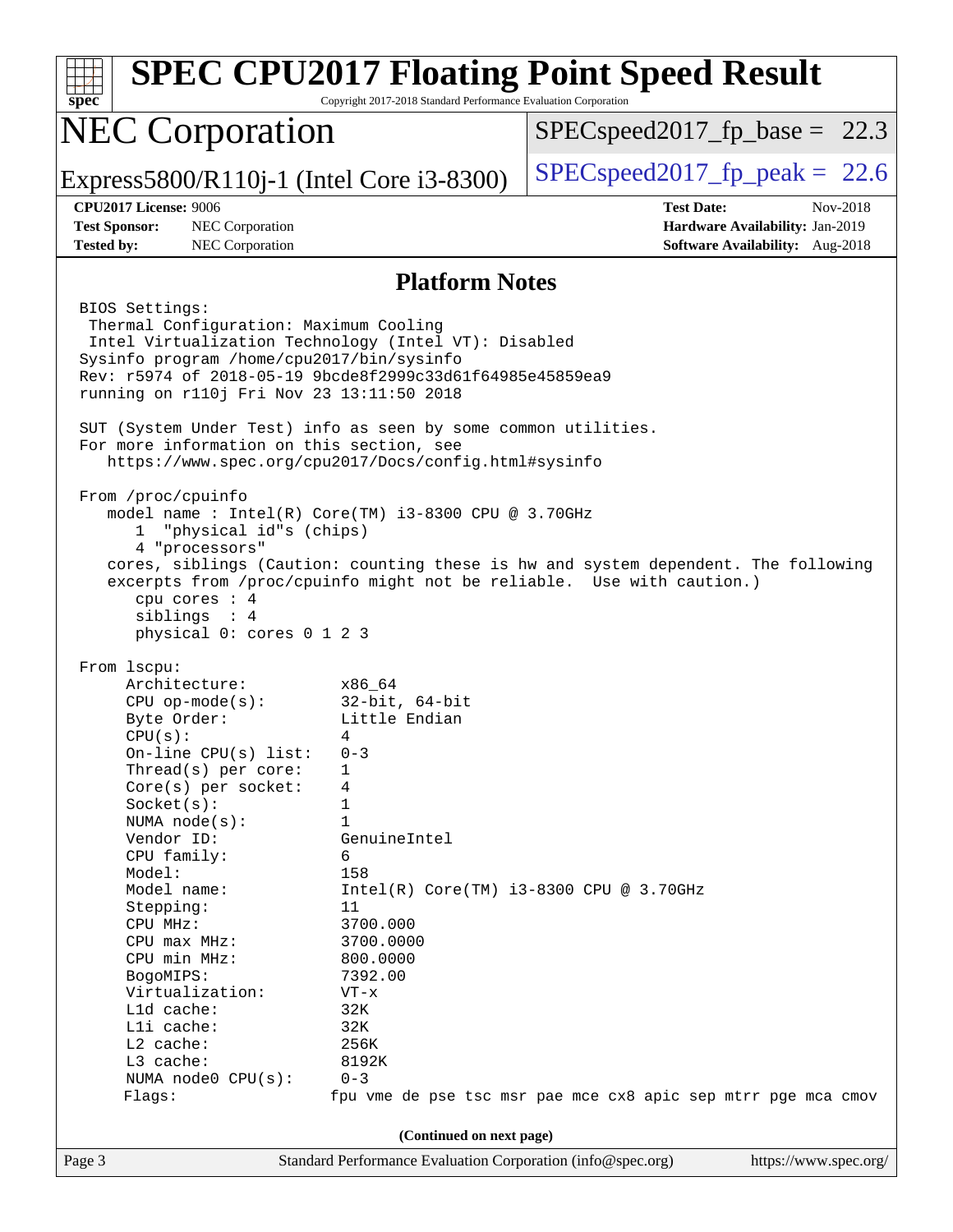| <b>SPEC CPU2017 Floating Point Speed Result</b><br>Copyright 2017-2018 Standard Performance Evaluation Corporation<br>spec <sup>®</sup>                                                                                                                                                                                                                                                                                                                                                                                                                                                                                                                                              |                                                                                                     |
|--------------------------------------------------------------------------------------------------------------------------------------------------------------------------------------------------------------------------------------------------------------------------------------------------------------------------------------------------------------------------------------------------------------------------------------------------------------------------------------------------------------------------------------------------------------------------------------------------------------------------------------------------------------------------------------|-----------------------------------------------------------------------------------------------------|
| <b>NEC Corporation</b>                                                                                                                                                                                                                                                                                                                                                                                                                                                                                                                                                                                                                                                               | $SPEC speed2017_f p\_base = 22.3$                                                                   |
| Express5800/R110j-1 (Intel Core i3-8300)                                                                                                                                                                                                                                                                                                                                                                                                                                                                                                                                                                                                                                             | $SPEC speed2017fr peak = 22.6$                                                                      |
| <b>CPU2017 License: 9006</b><br><b>Test Sponsor:</b><br>NEC Corporation<br><b>Tested by:</b><br>NEC Corporation                                                                                                                                                                                                                                                                                                                                                                                                                                                                                                                                                                      | <b>Test Date:</b><br>Nov-2018<br>Hardware Availability: Jan-2019<br>Software Availability: Aug-2018 |
| <b>Platform Notes (Continued)</b>                                                                                                                                                                                                                                                                                                                                                                                                                                                                                                                                                                                                                                                    |                                                                                                     |
| pat pse36 clflush dts acpi mmx fxsr sse sse2 ss ht tm pbe syscall nx pdpelgb rdtscp<br>lm constant_tsc art arch_perfmon pebs bts rep_good nopl xtopology nonstop_tsc<br>aperfmperf eagerfpu pni pclmulqdq dtes64 monitor ds_cpl vmx est tm2 ssse3 sdbg fma<br>cx16 xtpr pdcm pcid sse4_1 sse4_2 x2apic movbe popcnt tsc_deadline_timer aes xsave<br>avx f16c rdrand lahf_lm abm 3dnowprefetch epb intel_pt ssbd ibrs ibpb stibp<br>tpr_shadow vnmi flexpriority ept vpid fsgsbase tsc_adjust bmil avx2 smep bmi2 erms<br>invpcid mpx rdseed adx smap clflushopt xsaveopt xsavec xgetbvl dtherm arat pln pts<br>hwp hwp_notify hwp_act_window hwp_epp spec_ctrl intel_stibp flush_lld |                                                                                                     |
| /proc/cpuinfo cache data<br>cache size: 8192 KB<br>From numactl --hardware WARNING: a numactl 'node' might or might not correspond to a                                                                                                                                                                                                                                                                                                                                                                                                                                                                                                                                              |                                                                                                     |
| physical chip.<br>available: 1 nodes (0)<br>node 0 cpus: 0 1 2 3<br>node 0 size: 65385 MB<br>node 0 free: 63491 MB<br>node distances:<br>node<br>0<br>0:<br>10<br>From /proc/meminfo<br>MemTotal:<br>65821112 kB                                                                                                                                                                                                                                                                                                                                                                                                                                                                     |                                                                                                     |
| HugePages_Total:<br>0<br>Hugepagesize:<br>2048 kB                                                                                                                                                                                                                                                                                                                                                                                                                                                                                                                                                                                                                                    |                                                                                                     |
| From /etc/*release* /etc/*version*<br>os-release:<br>NAME="Red Hat Enterprise Linux Server"<br>VERSION="7.5 (Maipo)"<br>ID="rhel"<br>ID LIKE="fedora"<br>VARIANT="Server"<br>VARIANT_ID="server"<br>VERSION_ID="7.5"<br>PRETTY_NAME="Red Hat Enterprise Linux Server 7.5 (Maipo)"<br>redhat-release: Red Hat Enterprise Linux Server release 7.5 (Maipo)                                                                                                                                                                                                                                                                                                                             |                                                                                                     |
| system-release: Red Hat Enterprise Linux Server release 7.5 (Maipo)<br>system-release-cpe: cpe:/o:redhat:enterprise_linux:7.5:ga:server<br>uname $-a$ :                                                                                                                                                                                                                                                                                                                                                                                                                                                                                                                              |                                                                                                     |
| Linux r110j 3.10.0-862.11.6.el7.x86_64 #1 SMP Fri Aug 10 16:55:11 UTC 2018 x86_64<br>x86_64 x86_64 GNU/Linux                                                                                                                                                                                                                                                                                                                                                                                                                                                                                                                                                                         |                                                                                                     |
| Kernel self-reported vulnerability status:                                                                                                                                                                                                                                                                                                                                                                                                                                                                                                                                                                                                                                           |                                                                                                     |
| (Continued on next page)                                                                                                                                                                                                                                                                                                                                                                                                                                                                                                                                                                                                                                                             |                                                                                                     |
| Page 4<br>Standard Performance Evaluation Corporation (info@spec.org)                                                                                                                                                                                                                                                                                                                                                                                                                                                                                                                                                                                                                | https://www.spec.org/                                                                               |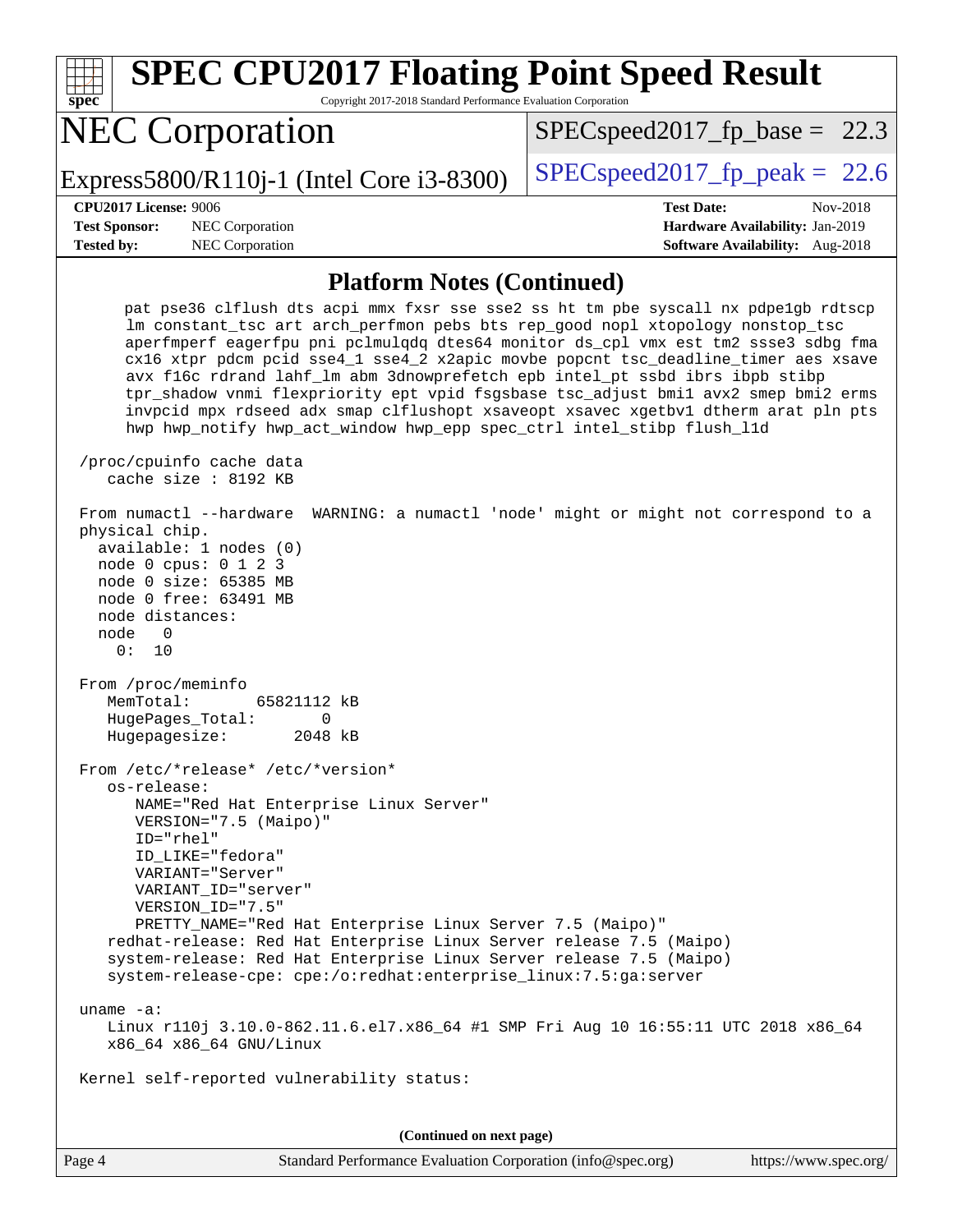

# **[SPEC CPU2017 Floating Point Speed Result](http://www.spec.org/auto/cpu2017/Docs/result-fields.html#SPECCPU2017FloatingPointSpeedResult)**

Copyright 2017-2018 Standard Performance Evaluation Corporation

### NEC Corporation

 $SPECspeed2017_fp\_base = 22.3$ 

Express5800/R110j-1 (Intel Core i3-8300)  $\vert$  [SPECspeed2017\\_fp\\_peak =](http://www.spec.org/auto/cpu2017/Docs/result-fields.html#SPECspeed2017fppeak) 22.6

**[Test Sponsor:](http://www.spec.org/auto/cpu2017/Docs/result-fields.html#TestSponsor)** NEC Corporation **[Hardware Availability:](http://www.spec.org/auto/cpu2017/Docs/result-fields.html#HardwareAvailability)** Jan-2019 **[Tested by:](http://www.spec.org/auto/cpu2017/Docs/result-fields.html#Testedby)** NEC Corporation **[Software Availability:](http://www.spec.org/auto/cpu2017/Docs/result-fields.html#SoftwareAvailability)** Aug-2018

**[CPU2017 License:](http://www.spec.org/auto/cpu2017/Docs/result-fields.html#CPU2017License)** 9006 **[Test Date:](http://www.spec.org/auto/cpu2017/Docs/result-fields.html#TestDate)** Nov-2018

#### **[Platform Notes \(Continued\)](http://www.spec.org/auto/cpu2017/Docs/result-fields.html#PlatformNotes)**

 CVE-2017-5754 (Meltdown): Mitigation: PTI CVE-2017-5753 (Spectre variant 1): Mitigation: Load fences, \_\_user pointer sanitization CVE-2017-5715 (Spectre variant 2): Mitigation: IBRS (kernel)

run-level 3 Nov 23 13:06

 SPEC is set to: /home/cpu2017 Filesystem Type Size Used Avail Use% Mounted on /dev/sda3 ext4 909G 88G 775G 11% /

 Additional information from dmidecode follows. WARNING: Use caution when you interpret this section. The 'dmidecode' program reads system data which is "intended to allow hardware to be accurately determined", but the intent may not be met, as there are frequent changes to hardware, firmware, and the "DMTF SMBIOS" standard. BIOS NEC U43 10/02/2018

 Memory: 4x UNKNOWN NOT AVAILABLE 16 GB 2 rank 2666, configured at 2400

(End of data from sysinfo program)

#### **[Compiler Version Notes](http://www.spec.org/auto/cpu2017/Docs/result-fields.html#CompilerVersionNotes)**

| CC 619.1bm_s(base) 638.imagick_s(base, peak) 644.nab_s(base, peak)                                                                   |  |  |  |  |  |  |  |
|--------------------------------------------------------------------------------------------------------------------------------------|--|--|--|--|--|--|--|
|                                                                                                                                      |  |  |  |  |  |  |  |
| icc (ICC) 18.0.2 20180210<br>Copyright (C) 1985-2018 Intel Corporation. All rights reserved.                                         |  |  |  |  |  |  |  |
| $CC$ 619.1bm $s$ (peak)                                                                                                              |  |  |  |  |  |  |  |
| icc (ICC) 18.0.2 20180210<br>Copyright (C) 1985-2018 Intel Corporation. All rights reserved.                                         |  |  |  |  |  |  |  |
| FC 607.cactuBSSN s(base, peak)                                                                                                       |  |  |  |  |  |  |  |
| icpc (ICC) 18.0.2 20180210<br>Copyright (C) 1985-2018 Intel Corporation. All rights reserved.<br>icc (ICC) 18.0.2 20180210           |  |  |  |  |  |  |  |
| Copyright (C) 1985-2018 Intel Corporation. All rights reserved.<br>ifort (IFORT) 18.0.2 20180210                                     |  |  |  |  |  |  |  |
| Copyright (C) 1985-2018 Intel Corporation. All rights reserved.                                                                      |  |  |  |  |  |  |  |
| (Continued on next page)                                                                                                             |  |  |  |  |  |  |  |
| $\alpha$ in $\alpha$ is $\alpha$ is $\alpha$ is $\alpha$ is $\alpha$ is $\alpha$ is $\alpha$ is the set of $\alpha$<br>$\sim$ $\sim$ |  |  |  |  |  |  |  |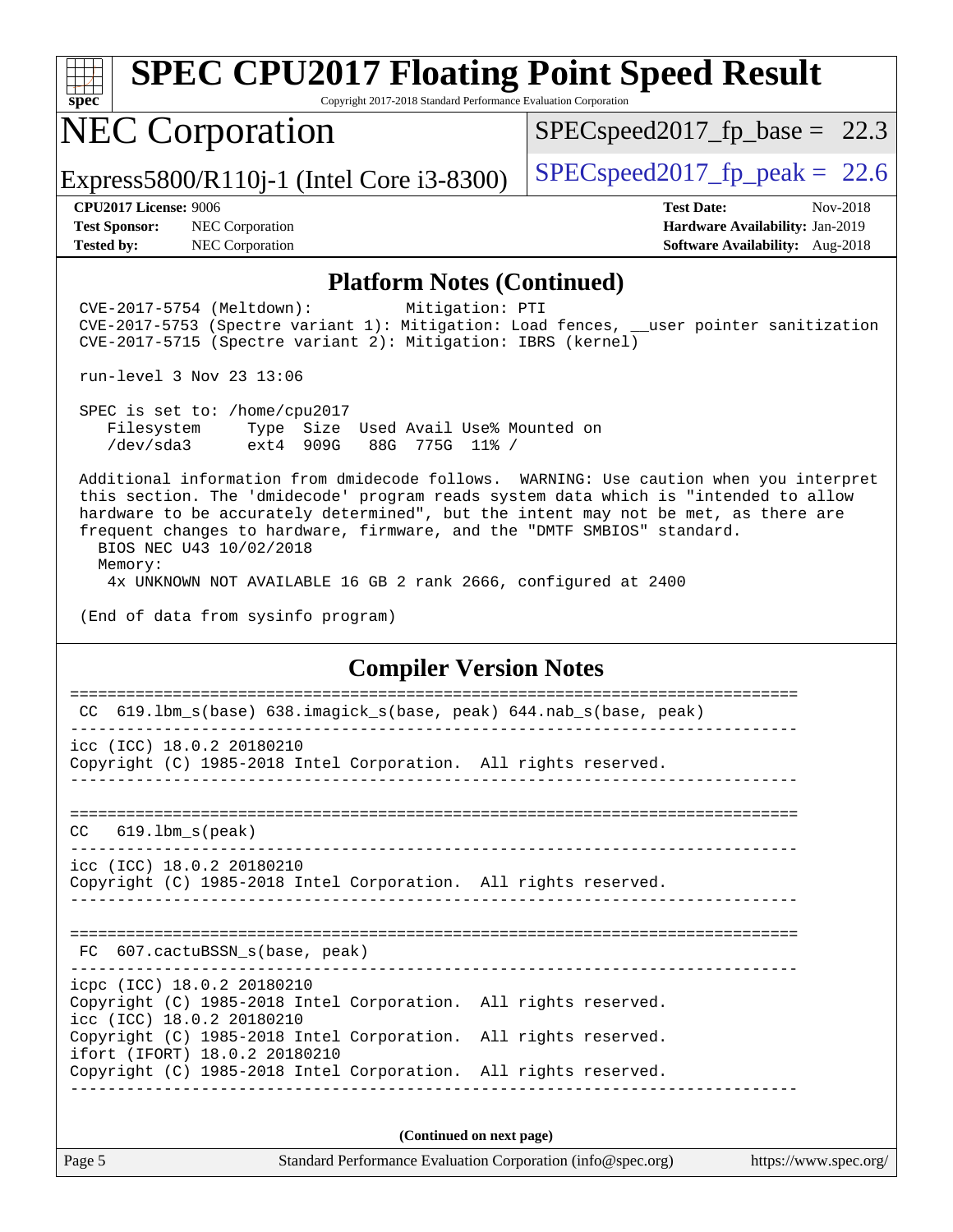|                                                                                                                               | <b>SPEC CPU2017 Floating Point Speed Result</b>                                                     |                                                                                                     |  |  |  |  |  |
|-------------------------------------------------------------------------------------------------------------------------------|-----------------------------------------------------------------------------------------------------|-----------------------------------------------------------------------------------------------------|--|--|--|--|--|
| $SDec^*$<br><b>NEC Corporation</b>                                                                                            | Copyright 2017-2018 Standard Performance Evaluation Corporation<br>$SPEC speed2017_fp\_base = 22.3$ |                                                                                                     |  |  |  |  |  |
| Express5800/R110j-1 (Intel Core i3-8300)                                                                                      | $SPEC speed2017_fp\_peak = 22.6$                                                                    |                                                                                                     |  |  |  |  |  |
| <b>CPU2017 License: 9006</b><br><b>Test Sponsor:</b><br><b>Tested by:</b>                                                     | <b>NEC Corporation</b><br><b>NEC Corporation</b>                                                    | <b>Test Date:</b><br>Nov-2018<br>Hardware Availability: Jan-2019<br>Software Availability: Aug-2018 |  |  |  |  |  |
|                                                                                                                               |                                                                                                     | <b>Compiler Version Notes (Continued)</b>                                                           |  |  |  |  |  |
|                                                                                                                               | 603.bwaves_s(base) 649.fotonik3d_s(base) 654.roms_s(base, peak)                                     |                                                                                                     |  |  |  |  |  |
| ifort (IFORT) 18.0.2 20180210<br>Copyright (C) 1985-2018 Intel Corporation. All rights reserved.                              |                                                                                                     |                                                                                                     |  |  |  |  |  |
| FC.                                                                                                                           | 603.bwaves_s(peak) 649.fotonik3d_s(peak)                                                            |                                                                                                     |  |  |  |  |  |
| ifort (IFORT) 18.0.2 20180210<br>Copyright (C) 1985-2018 Intel Corporation. All rights reserved.                              |                                                                                                     |                                                                                                     |  |  |  |  |  |
|                                                                                                                               | CC 621.wrf_s(base) 627.cam4_s(base, peak) 628.pop2_s(base)                                          |                                                                                                     |  |  |  |  |  |
| ifort (IFORT) 18.0.2 20180210<br>Copyright (C) 1985-2018 Intel Corporation. All rights reserved.<br>icc (ICC) 18.0.2 20180210 |                                                                                                     |                                                                                                     |  |  |  |  |  |
| Copyright (C) 1985-2018 Intel Corporation. All rights reserved.                                                               |                                                                                                     |                                                                                                     |  |  |  |  |  |
| CC                                                                                                                            | 621.wrf_s(peak) 628.pop2_s(peak)                                                                    |                                                                                                     |  |  |  |  |  |
| ifort (IFORT) 18.0.2 20180210<br>Copyright (C) 1985-2018 Intel Corporation. All rights reserved.<br>icc (ICC) 18.0.2 20180210 |                                                                                                     |                                                                                                     |  |  |  |  |  |
| Copyright (C) 1985-2018 Intel Corporation. All rights reserved.                                                               |                                                                                                     |                                                                                                     |  |  |  |  |  |

## **[Base Compiler Invocation](http://www.spec.org/auto/cpu2017/Docs/result-fields.html#BaseCompilerInvocation)**

[C benchmarks](http://www.spec.org/auto/cpu2017/Docs/result-fields.html#Cbenchmarks): [icc -m64 -std=c11](http://www.spec.org/cpu2017/results/res2018q4/cpu2017-20181210-10084.flags.html#user_CCbase_intel_icc_64bit_c11_33ee0cdaae7deeeab2a9725423ba97205ce30f63b9926c2519791662299b76a0318f32ddfffdc46587804de3178b4f9328c46fa7c2b0cd779d7a61945c91cd35) [Fortran benchmarks](http://www.spec.org/auto/cpu2017/Docs/result-fields.html#Fortranbenchmarks): [ifort -m64](http://www.spec.org/cpu2017/results/res2018q4/cpu2017-20181210-10084.flags.html#user_FCbase_intel_ifort_64bit_24f2bb282fbaeffd6157abe4f878425411749daecae9a33200eee2bee2fe76f3b89351d69a8130dd5949958ce389cf37ff59a95e7a40d588e8d3a57e0c3fd751) [Benchmarks using both Fortran and C](http://www.spec.org/auto/cpu2017/Docs/result-fields.html#BenchmarksusingbothFortranandC): [ifort -m64](http://www.spec.org/cpu2017/results/res2018q4/cpu2017-20181210-10084.flags.html#user_CC_FCbase_intel_ifort_64bit_24f2bb282fbaeffd6157abe4f878425411749daecae9a33200eee2bee2fe76f3b89351d69a8130dd5949958ce389cf37ff59a95e7a40d588e8d3a57e0c3fd751) [icc -m64 -std=c11](http://www.spec.org/cpu2017/results/res2018q4/cpu2017-20181210-10084.flags.html#user_CC_FCbase_intel_icc_64bit_c11_33ee0cdaae7deeeab2a9725423ba97205ce30f63b9926c2519791662299b76a0318f32ddfffdc46587804de3178b4f9328c46fa7c2b0cd779d7a61945c91cd35) [Benchmarks using Fortran, C, and C++:](http://www.spec.org/auto/cpu2017/Docs/result-fields.html#BenchmarksusingFortranCandCXX) [icpc -m64](http://www.spec.org/cpu2017/results/res2018q4/cpu2017-20181210-10084.flags.html#user_CC_CXX_FCbase_intel_icpc_64bit_4ecb2543ae3f1412ef961e0650ca070fec7b7afdcd6ed48761b84423119d1bf6bdf5cad15b44d48e7256388bc77273b966e5eb805aefd121eb22e9299b2ec9d9) [icc -m64 -std=c11](http://www.spec.org/cpu2017/results/res2018q4/cpu2017-20181210-10084.flags.html#user_CC_CXX_FCbase_intel_icc_64bit_c11_33ee0cdaae7deeeab2a9725423ba97205ce30f63b9926c2519791662299b76a0318f32ddfffdc46587804de3178b4f9328c46fa7c2b0cd779d7a61945c91cd35) [ifort -m64](http://www.spec.org/cpu2017/results/res2018q4/cpu2017-20181210-10084.flags.html#user_CC_CXX_FCbase_intel_ifort_64bit_24f2bb282fbaeffd6157abe4f878425411749daecae9a33200eee2bee2fe76f3b89351d69a8130dd5949958ce389cf37ff59a95e7a40d588e8d3a57e0c3fd751)

Page 6 Standard Performance Evaluation Corporation [\(info@spec.org\)](mailto:info@spec.org) <https://www.spec.org/>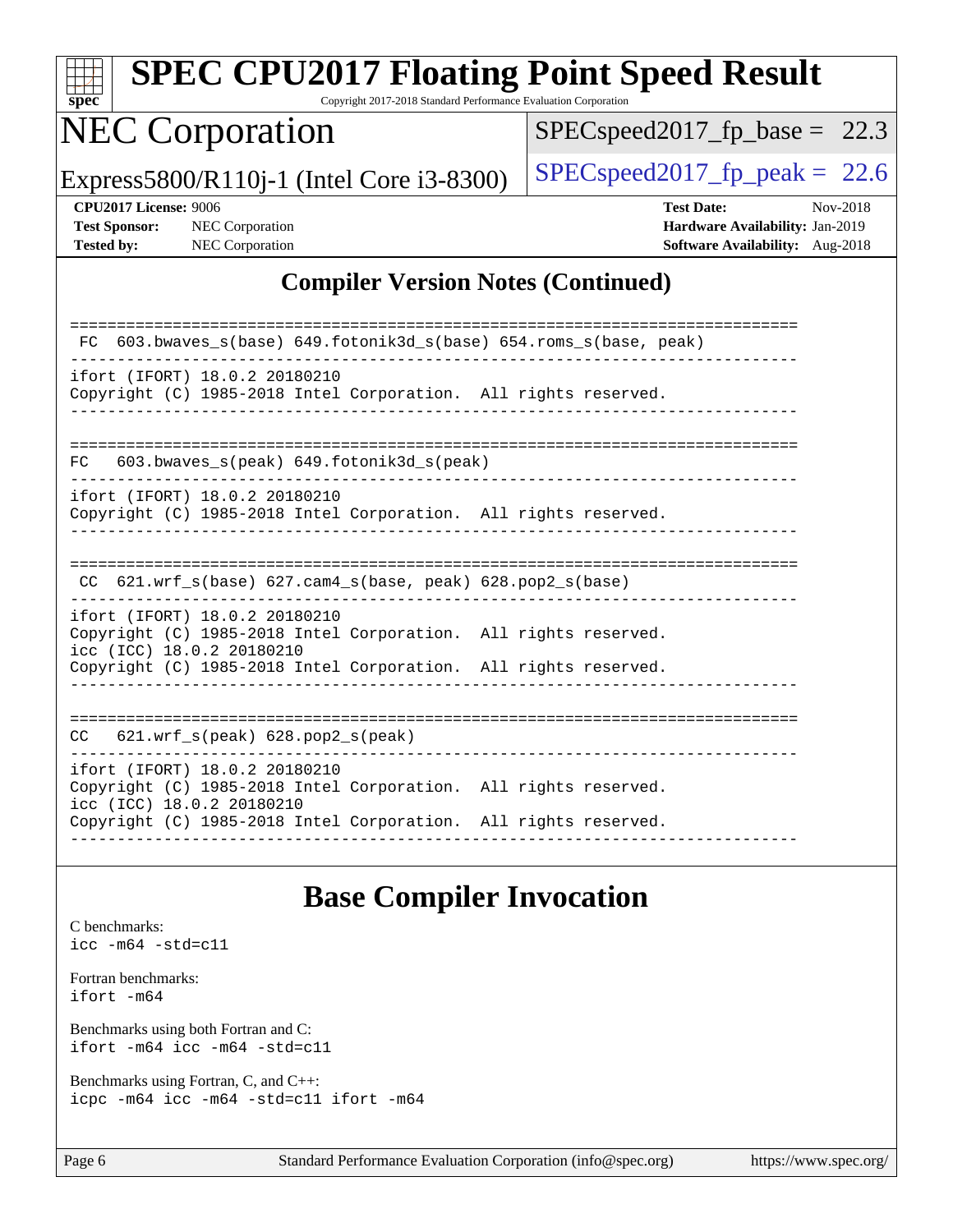

# **[SPEC CPU2017 Floating Point Speed Result](http://www.spec.org/auto/cpu2017/Docs/result-fields.html#SPECCPU2017FloatingPointSpeedResult)**

Copyright 2017-2018 Standard Performance Evaluation Corporation

## NEC Corporation

 $SPECspeed2017<sub>fp</sub> base = 22.3$ 

Express5800/R110j-1 (Intel Core i3-8300) [SPECspeed2017\\_fp\\_peak =](http://www.spec.org/auto/cpu2017/Docs/result-fields.html#SPECspeed2017fppeak) 22.6

**[Test Sponsor:](http://www.spec.org/auto/cpu2017/Docs/result-fields.html#TestSponsor)** NEC Corporation **[Hardware Availability:](http://www.spec.org/auto/cpu2017/Docs/result-fields.html#HardwareAvailability)** Jan-2019 **[Tested by:](http://www.spec.org/auto/cpu2017/Docs/result-fields.html#Testedby)** NEC Corporation **[Software Availability:](http://www.spec.org/auto/cpu2017/Docs/result-fields.html#SoftwareAvailability)** Aug-2018

**[CPU2017 License:](http://www.spec.org/auto/cpu2017/Docs/result-fields.html#CPU2017License)** 9006 **[Test Date:](http://www.spec.org/auto/cpu2017/Docs/result-fields.html#TestDate)** Nov-2018

### **[Base Portability Flags](http://www.spec.org/auto/cpu2017/Docs/result-fields.html#BasePortabilityFlags)**

 603.bwaves\_s: [-DSPEC\\_LP64](http://www.spec.org/cpu2017/results/res2018q4/cpu2017-20181210-10084.flags.html#suite_basePORTABILITY603_bwaves_s_DSPEC_LP64) 607.cactuBSSN\_s: [-DSPEC\\_LP64](http://www.spec.org/cpu2017/results/res2018q4/cpu2017-20181210-10084.flags.html#suite_basePORTABILITY607_cactuBSSN_s_DSPEC_LP64) 619.lbm\_s: [-DSPEC\\_LP64](http://www.spec.org/cpu2017/results/res2018q4/cpu2017-20181210-10084.flags.html#suite_basePORTABILITY619_lbm_s_DSPEC_LP64) 621.wrf\_s: [-DSPEC\\_LP64](http://www.spec.org/cpu2017/results/res2018q4/cpu2017-20181210-10084.flags.html#suite_basePORTABILITY621_wrf_s_DSPEC_LP64) [-DSPEC\\_CASE\\_FLAG](http://www.spec.org/cpu2017/results/res2018q4/cpu2017-20181210-10084.flags.html#b621.wrf_s_baseCPORTABILITY_DSPEC_CASE_FLAG) [-convert big\\_endian](http://www.spec.org/cpu2017/results/res2018q4/cpu2017-20181210-10084.flags.html#user_baseFPORTABILITY621_wrf_s_convert_big_endian_c3194028bc08c63ac5d04de18c48ce6d347e4e562e8892b8bdbdc0214820426deb8554edfa529a3fb25a586e65a3d812c835984020483e7e73212c4d31a38223) 627.cam4\_s: [-DSPEC\\_LP64](http://www.spec.org/cpu2017/results/res2018q4/cpu2017-20181210-10084.flags.html#suite_basePORTABILITY627_cam4_s_DSPEC_LP64) [-DSPEC\\_CASE\\_FLAG](http://www.spec.org/cpu2017/results/res2018q4/cpu2017-20181210-10084.flags.html#b627.cam4_s_baseCPORTABILITY_DSPEC_CASE_FLAG) 628.pop2\_s: [-DSPEC\\_LP64](http://www.spec.org/cpu2017/results/res2018q4/cpu2017-20181210-10084.flags.html#suite_basePORTABILITY628_pop2_s_DSPEC_LP64) [-DSPEC\\_CASE\\_FLAG](http://www.spec.org/cpu2017/results/res2018q4/cpu2017-20181210-10084.flags.html#b628.pop2_s_baseCPORTABILITY_DSPEC_CASE_FLAG) [-convert big\\_endian](http://www.spec.org/cpu2017/results/res2018q4/cpu2017-20181210-10084.flags.html#user_baseFPORTABILITY628_pop2_s_convert_big_endian_c3194028bc08c63ac5d04de18c48ce6d347e4e562e8892b8bdbdc0214820426deb8554edfa529a3fb25a586e65a3d812c835984020483e7e73212c4d31a38223) [-assume byterecl](http://www.spec.org/cpu2017/results/res2018q4/cpu2017-20181210-10084.flags.html#user_baseFPORTABILITY628_pop2_s_assume_byterecl_7e47d18b9513cf18525430bbf0f2177aa9bf368bc7a059c09b2c06a34b53bd3447c950d3f8d6c70e3faf3a05c8557d66a5798b567902e8849adc142926523472) 638.imagick\_s: [-DSPEC\\_LP64](http://www.spec.org/cpu2017/results/res2018q4/cpu2017-20181210-10084.flags.html#suite_basePORTABILITY638_imagick_s_DSPEC_LP64) 644.nab\_s: [-DSPEC\\_LP64](http://www.spec.org/cpu2017/results/res2018q4/cpu2017-20181210-10084.flags.html#suite_basePORTABILITY644_nab_s_DSPEC_LP64) 649.fotonik3d\_s: [-DSPEC\\_LP64](http://www.spec.org/cpu2017/results/res2018q4/cpu2017-20181210-10084.flags.html#suite_basePORTABILITY649_fotonik3d_s_DSPEC_LP64) 654.roms\_s: [-DSPEC\\_LP64](http://www.spec.org/cpu2017/results/res2018q4/cpu2017-20181210-10084.flags.html#suite_basePORTABILITY654_roms_s_DSPEC_LP64)

### **[Base Optimization Flags](http://www.spec.org/auto/cpu2017/Docs/result-fields.html#BaseOptimizationFlags)**

#### [C benchmarks](http://www.spec.org/auto/cpu2017/Docs/result-fields.html#Cbenchmarks):

[-Wl,-z,muldefs](http://www.spec.org/cpu2017/results/res2018q4/cpu2017-20181210-10084.flags.html#user_CCbase_link_force_multiple1_b4cbdb97b34bdee9ceefcfe54f4c8ea74255f0b02a4b23e853cdb0e18eb4525ac79b5a88067c842dd0ee6996c24547a27a4b99331201badda8798ef8a743f577) [-xCORE-AVX2](http://www.spec.org/cpu2017/results/res2018q4/cpu2017-20181210-10084.flags.html#user_CCbase_f-xCORE-AVX2) [-ipo](http://www.spec.org/cpu2017/results/res2018q4/cpu2017-20181210-10084.flags.html#user_CCbase_f-ipo) [-O3](http://www.spec.org/cpu2017/results/res2018q4/cpu2017-20181210-10084.flags.html#user_CCbase_f-O3) [-no-prec-div](http://www.spec.org/cpu2017/results/res2018q4/cpu2017-20181210-10084.flags.html#user_CCbase_f-no-prec-div) [-qopt-prefetch](http://www.spec.org/cpu2017/results/res2018q4/cpu2017-20181210-10084.flags.html#user_CCbase_f-qopt-prefetch) [-ffinite-math-only](http://www.spec.org/cpu2017/results/res2018q4/cpu2017-20181210-10084.flags.html#user_CCbase_f_finite_math_only_cb91587bd2077682c4b38af759c288ed7c732db004271a9512da14a4f8007909a5f1427ecbf1a0fb78ff2a814402c6114ac565ca162485bbcae155b5e4258871) [-qopt-mem-layout-trans=3](http://www.spec.org/cpu2017/results/res2018q4/cpu2017-20181210-10084.flags.html#user_CCbase_f-qopt-mem-layout-trans_de80db37974c74b1f0e20d883f0b675c88c3b01e9d123adea9b28688d64333345fb62bc4a798493513fdb68f60282f9a726aa07f478b2f7113531aecce732043) [-qopenmp](http://www.spec.org/cpu2017/results/res2018q4/cpu2017-20181210-10084.flags.html#user_CCbase_qopenmp_16be0c44f24f464004c6784a7acb94aca937f053568ce72f94b139a11c7c168634a55f6653758ddd83bcf7b8463e8028bb0b48b77bcddc6b78d5d95bb1df2967) [-DSPEC\\_OPENMP](http://www.spec.org/cpu2017/results/res2018q4/cpu2017-20181210-10084.flags.html#suite_CCbase_DSPEC_OPENMP) [-L/usr/local/je5.0.1-64/lib](http://www.spec.org/cpu2017/results/res2018q4/cpu2017-20181210-10084.flags.html#user_CCbase_jemalloc_link_path64_4b10a636b7bce113509b17f3bd0d6226c5fb2346b9178c2d0232c14f04ab830f976640479e5c33dc2bcbbdad86ecfb6634cbbd4418746f06f368b512fced5394) [-ljemalloc](http://www.spec.org/cpu2017/results/res2018q4/cpu2017-20181210-10084.flags.html#user_CCbase_jemalloc_link_lib_d1249b907c500fa1c0672f44f562e3d0f79738ae9e3c4a9c376d49f265a04b9c99b167ecedbf6711b3085be911c67ff61f150a17b3472be731631ba4d0471706)

#### [Fortran benchmarks](http://www.spec.org/auto/cpu2017/Docs/result-fields.html#Fortranbenchmarks):

[-Wl,-z,muldefs](http://www.spec.org/cpu2017/results/res2018q4/cpu2017-20181210-10084.flags.html#user_FCbase_link_force_multiple1_b4cbdb97b34bdee9ceefcfe54f4c8ea74255f0b02a4b23e853cdb0e18eb4525ac79b5a88067c842dd0ee6996c24547a27a4b99331201badda8798ef8a743f577) [-DSPEC\\_OPENMP](http://www.spec.org/cpu2017/results/res2018q4/cpu2017-20181210-10084.flags.html#suite_FCbase_DSPEC_OPENMP) [-xCORE-AVX2](http://www.spec.org/cpu2017/results/res2018q4/cpu2017-20181210-10084.flags.html#user_FCbase_f-xCORE-AVX2) [-ipo](http://www.spec.org/cpu2017/results/res2018q4/cpu2017-20181210-10084.flags.html#user_FCbase_f-ipo) [-O3](http://www.spec.org/cpu2017/results/res2018q4/cpu2017-20181210-10084.flags.html#user_FCbase_f-O3) [-no-prec-div](http://www.spec.org/cpu2017/results/res2018q4/cpu2017-20181210-10084.flags.html#user_FCbase_f-no-prec-div) [-qopt-prefetch](http://www.spec.org/cpu2017/results/res2018q4/cpu2017-20181210-10084.flags.html#user_FCbase_f-qopt-prefetch) [-ffinite-math-only](http://www.spec.org/cpu2017/results/res2018q4/cpu2017-20181210-10084.flags.html#user_FCbase_f_finite_math_only_cb91587bd2077682c4b38af759c288ed7c732db004271a9512da14a4f8007909a5f1427ecbf1a0fb78ff2a814402c6114ac565ca162485bbcae155b5e4258871) [-qopt-mem-layout-trans=3](http://www.spec.org/cpu2017/results/res2018q4/cpu2017-20181210-10084.flags.html#user_FCbase_f-qopt-mem-layout-trans_de80db37974c74b1f0e20d883f0b675c88c3b01e9d123adea9b28688d64333345fb62bc4a798493513fdb68f60282f9a726aa07f478b2f7113531aecce732043) [-qopenmp](http://www.spec.org/cpu2017/results/res2018q4/cpu2017-20181210-10084.flags.html#user_FCbase_qopenmp_16be0c44f24f464004c6784a7acb94aca937f053568ce72f94b139a11c7c168634a55f6653758ddd83bcf7b8463e8028bb0b48b77bcddc6b78d5d95bb1df2967) [-nostandard-realloc-lhs](http://www.spec.org/cpu2017/results/res2018q4/cpu2017-20181210-10084.flags.html#user_FCbase_f_2003_std_realloc_82b4557e90729c0f113870c07e44d33d6f5a304b4f63d4c15d2d0f1fab99f5daaed73bdb9275d9ae411527f28b936061aa8b9c8f2d63842963b95c9dd6426b8a) [-L/usr/local/je5.0.1-64/lib](http://www.spec.org/cpu2017/results/res2018q4/cpu2017-20181210-10084.flags.html#user_FCbase_jemalloc_link_path64_4b10a636b7bce113509b17f3bd0d6226c5fb2346b9178c2d0232c14f04ab830f976640479e5c33dc2bcbbdad86ecfb6634cbbd4418746f06f368b512fced5394) [-ljemalloc](http://www.spec.org/cpu2017/results/res2018q4/cpu2017-20181210-10084.flags.html#user_FCbase_jemalloc_link_lib_d1249b907c500fa1c0672f44f562e3d0f79738ae9e3c4a9c376d49f265a04b9c99b167ecedbf6711b3085be911c67ff61f150a17b3472be731631ba4d0471706)

#### [Benchmarks using both Fortran and C](http://www.spec.org/auto/cpu2017/Docs/result-fields.html#BenchmarksusingbothFortranandC):

[-Wl,-z,muldefs](http://www.spec.org/cpu2017/results/res2018q4/cpu2017-20181210-10084.flags.html#user_CC_FCbase_link_force_multiple1_b4cbdb97b34bdee9ceefcfe54f4c8ea74255f0b02a4b23e853cdb0e18eb4525ac79b5a88067c842dd0ee6996c24547a27a4b99331201badda8798ef8a743f577) [-xCORE-AVX2](http://www.spec.org/cpu2017/results/res2018q4/cpu2017-20181210-10084.flags.html#user_CC_FCbase_f-xCORE-AVX2) [-ipo](http://www.spec.org/cpu2017/results/res2018q4/cpu2017-20181210-10084.flags.html#user_CC_FCbase_f-ipo) [-O3](http://www.spec.org/cpu2017/results/res2018q4/cpu2017-20181210-10084.flags.html#user_CC_FCbase_f-O3) [-no-prec-div](http://www.spec.org/cpu2017/results/res2018q4/cpu2017-20181210-10084.flags.html#user_CC_FCbase_f-no-prec-div) [-qopt-prefetch](http://www.spec.org/cpu2017/results/res2018q4/cpu2017-20181210-10084.flags.html#user_CC_FCbase_f-qopt-prefetch) [-ffinite-math-only](http://www.spec.org/cpu2017/results/res2018q4/cpu2017-20181210-10084.flags.html#user_CC_FCbase_f_finite_math_only_cb91587bd2077682c4b38af759c288ed7c732db004271a9512da14a4f8007909a5f1427ecbf1a0fb78ff2a814402c6114ac565ca162485bbcae155b5e4258871) [-qopt-mem-layout-trans=3](http://www.spec.org/cpu2017/results/res2018q4/cpu2017-20181210-10084.flags.html#user_CC_FCbase_f-qopt-mem-layout-trans_de80db37974c74b1f0e20d883f0b675c88c3b01e9d123adea9b28688d64333345fb62bc4a798493513fdb68f60282f9a726aa07f478b2f7113531aecce732043) [-qopenmp](http://www.spec.org/cpu2017/results/res2018q4/cpu2017-20181210-10084.flags.html#user_CC_FCbase_qopenmp_16be0c44f24f464004c6784a7acb94aca937f053568ce72f94b139a11c7c168634a55f6653758ddd83bcf7b8463e8028bb0b48b77bcddc6b78d5d95bb1df2967) [-DSPEC\\_OPENMP](http://www.spec.org/cpu2017/results/res2018q4/cpu2017-20181210-10084.flags.html#suite_CC_FCbase_DSPEC_OPENMP) [-nostandard-realloc-lhs](http://www.spec.org/cpu2017/results/res2018q4/cpu2017-20181210-10084.flags.html#user_CC_FCbase_f_2003_std_realloc_82b4557e90729c0f113870c07e44d33d6f5a304b4f63d4c15d2d0f1fab99f5daaed73bdb9275d9ae411527f28b936061aa8b9c8f2d63842963b95c9dd6426b8a) [-L/usr/local/je5.0.1-64/lib](http://www.spec.org/cpu2017/results/res2018q4/cpu2017-20181210-10084.flags.html#user_CC_FCbase_jemalloc_link_path64_4b10a636b7bce113509b17f3bd0d6226c5fb2346b9178c2d0232c14f04ab830f976640479e5c33dc2bcbbdad86ecfb6634cbbd4418746f06f368b512fced5394) [-ljemalloc](http://www.spec.org/cpu2017/results/res2018q4/cpu2017-20181210-10084.flags.html#user_CC_FCbase_jemalloc_link_lib_d1249b907c500fa1c0672f44f562e3d0f79738ae9e3c4a9c376d49f265a04b9c99b167ecedbf6711b3085be911c67ff61f150a17b3472be731631ba4d0471706)

#### [Benchmarks using Fortran, C, and C++:](http://www.spec.org/auto/cpu2017/Docs/result-fields.html#BenchmarksusingFortranCandCXX)

[-Wl,-z,muldefs](http://www.spec.org/cpu2017/results/res2018q4/cpu2017-20181210-10084.flags.html#user_CC_CXX_FCbase_link_force_multiple1_b4cbdb97b34bdee9ceefcfe54f4c8ea74255f0b02a4b23e853cdb0e18eb4525ac79b5a88067c842dd0ee6996c24547a27a4b99331201badda8798ef8a743f577) [-xCORE-AVX2](http://www.spec.org/cpu2017/results/res2018q4/cpu2017-20181210-10084.flags.html#user_CC_CXX_FCbase_f-xCORE-AVX2) [-ipo](http://www.spec.org/cpu2017/results/res2018q4/cpu2017-20181210-10084.flags.html#user_CC_CXX_FCbase_f-ipo) [-O3](http://www.spec.org/cpu2017/results/res2018q4/cpu2017-20181210-10084.flags.html#user_CC_CXX_FCbase_f-O3) [-no-prec-div](http://www.spec.org/cpu2017/results/res2018q4/cpu2017-20181210-10084.flags.html#user_CC_CXX_FCbase_f-no-prec-div) [-qopt-prefetch](http://www.spec.org/cpu2017/results/res2018q4/cpu2017-20181210-10084.flags.html#user_CC_CXX_FCbase_f-qopt-prefetch) [-ffinite-math-only](http://www.spec.org/cpu2017/results/res2018q4/cpu2017-20181210-10084.flags.html#user_CC_CXX_FCbase_f_finite_math_only_cb91587bd2077682c4b38af759c288ed7c732db004271a9512da14a4f8007909a5f1427ecbf1a0fb78ff2a814402c6114ac565ca162485bbcae155b5e4258871) [-qopt-mem-layout-trans=3](http://www.spec.org/cpu2017/results/res2018q4/cpu2017-20181210-10084.flags.html#user_CC_CXX_FCbase_f-qopt-mem-layout-trans_de80db37974c74b1f0e20d883f0b675c88c3b01e9d123adea9b28688d64333345fb62bc4a798493513fdb68f60282f9a726aa07f478b2f7113531aecce732043) [-qopenmp](http://www.spec.org/cpu2017/results/res2018q4/cpu2017-20181210-10084.flags.html#user_CC_CXX_FCbase_qopenmp_16be0c44f24f464004c6784a7acb94aca937f053568ce72f94b139a11c7c168634a55f6653758ddd83bcf7b8463e8028bb0b48b77bcddc6b78d5d95bb1df2967) [-DSPEC\\_OPENMP](http://www.spec.org/cpu2017/results/res2018q4/cpu2017-20181210-10084.flags.html#suite_CC_CXX_FCbase_DSPEC_OPENMP) [-nostandard-realloc-lhs](http://www.spec.org/cpu2017/results/res2018q4/cpu2017-20181210-10084.flags.html#user_CC_CXX_FCbase_f_2003_std_realloc_82b4557e90729c0f113870c07e44d33d6f5a304b4f63d4c15d2d0f1fab99f5daaed73bdb9275d9ae411527f28b936061aa8b9c8f2d63842963b95c9dd6426b8a) [-L/usr/local/je5.0.1-64/lib](http://www.spec.org/cpu2017/results/res2018q4/cpu2017-20181210-10084.flags.html#user_CC_CXX_FCbase_jemalloc_link_path64_4b10a636b7bce113509b17f3bd0d6226c5fb2346b9178c2d0232c14f04ab830f976640479e5c33dc2bcbbdad86ecfb6634cbbd4418746f06f368b512fced5394) [-ljemalloc](http://www.spec.org/cpu2017/results/res2018q4/cpu2017-20181210-10084.flags.html#user_CC_CXX_FCbase_jemalloc_link_lib_d1249b907c500fa1c0672f44f562e3d0f79738ae9e3c4a9c376d49f265a04b9c99b167ecedbf6711b3085be911c67ff61f150a17b3472be731631ba4d0471706)

### **[Peak Compiler Invocation](http://www.spec.org/auto/cpu2017/Docs/result-fields.html#PeakCompilerInvocation)**

[C benchmarks](http://www.spec.org/auto/cpu2017/Docs/result-fields.html#Cbenchmarks): [icc -m64 -std=c11](http://www.spec.org/cpu2017/results/res2018q4/cpu2017-20181210-10084.flags.html#user_CCpeak_intel_icc_64bit_c11_33ee0cdaae7deeeab2a9725423ba97205ce30f63b9926c2519791662299b76a0318f32ddfffdc46587804de3178b4f9328c46fa7c2b0cd779d7a61945c91cd35)

[Fortran benchmarks](http://www.spec.org/auto/cpu2017/Docs/result-fields.html#Fortranbenchmarks): [ifort -m64](http://www.spec.org/cpu2017/results/res2018q4/cpu2017-20181210-10084.flags.html#user_FCpeak_intel_ifort_64bit_24f2bb282fbaeffd6157abe4f878425411749daecae9a33200eee2bee2fe76f3b89351d69a8130dd5949958ce389cf37ff59a95e7a40d588e8d3a57e0c3fd751)

**(Continued on next page)**

Page 7 Standard Performance Evaluation Corporation [\(info@spec.org\)](mailto:info@spec.org) <https://www.spec.org/>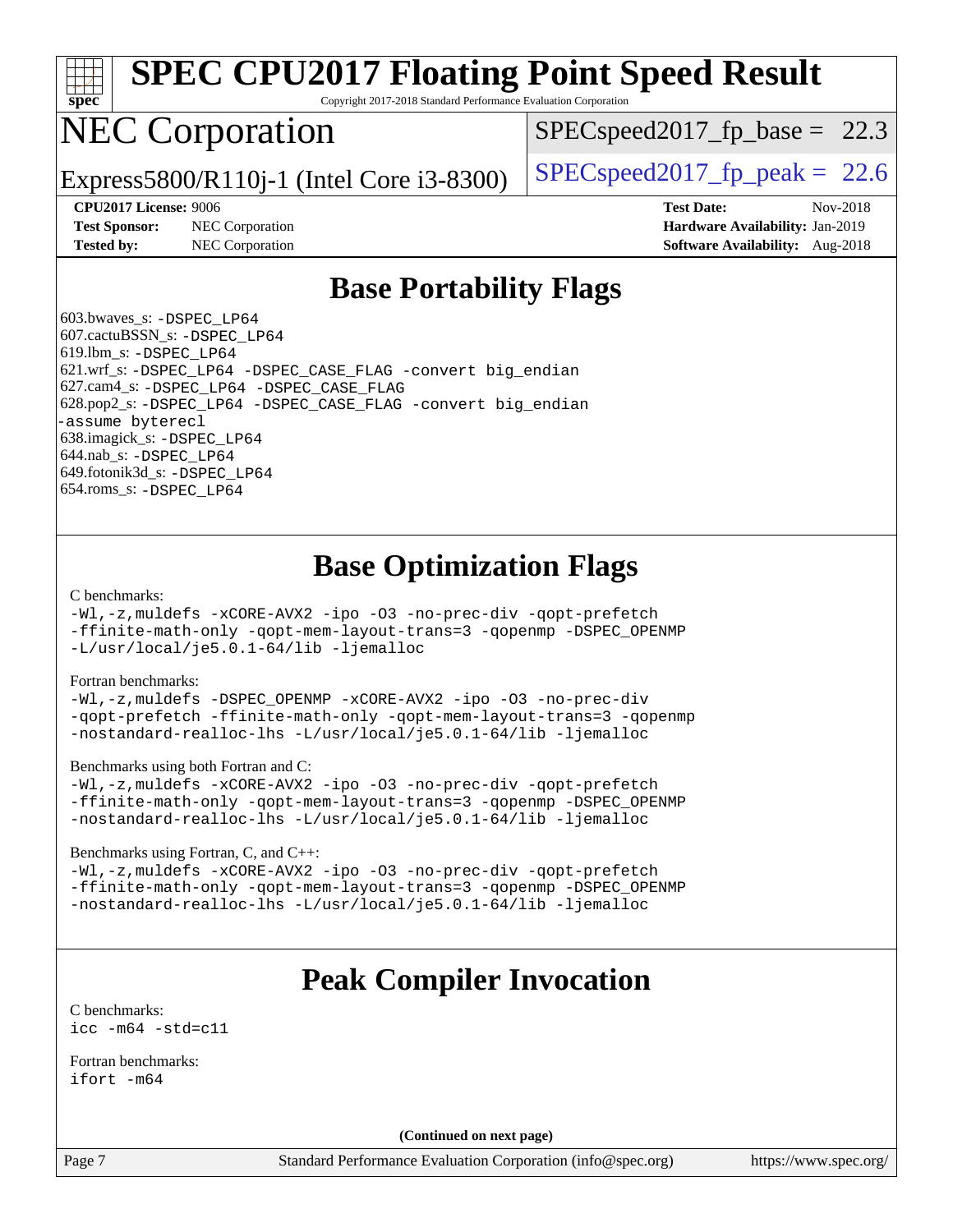

# **[SPEC CPU2017 Floating Point Speed Result](http://www.spec.org/auto/cpu2017/Docs/result-fields.html#SPECCPU2017FloatingPointSpeedResult)**

Copyright 2017-2018 Standard Performance Evaluation Corporation

## NEC Corporation

 $SPECspeed2017<sub>fp</sub> base = 22.3$ 

Express5800/R110j-1 (Intel Core i3-8300) [SPECspeed2017\\_fp\\_peak =](http://www.spec.org/auto/cpu2017/Docs/result-fields.html#SPECspeed2017fppeak) 22.6

**[Test Sponsor:](http://www.spec.org/auto/cpu2017/Docs/result-fields.html#TestSponsor)** NEC Corporation **[Hardware Availability:](http://www.spec.org/auto/cpu2017/Docs/result-fields.html#HardwareAvailability)** Jan-2019 **[Tested by:](http://www.spec.org/auto/cpu2017/Docs/result-fields.html#Testedby)** NEC Corporation **[Software Availability:](http://www.spec.org/auto/cpu2017/Docs/result-fields.html#SoftwareAvailability)** Aug-2018

**[CPU2017 License:](http://www.spec.org/auto/cpu2017/Docs/result-fields.html#CPU2017License)** 9006 **[Test Date:](http://www.spec.org/auto/cpu2017/Docs/result-fields.html#TestDate)** Nov-2018

## **[Peak Compiler Invocation \(Continued\)](http://www.spec.org/auto/cpu2017/Docs/result-fields.html#PeakCompilerInvocation)**

[Benchmarks using both Fortran and C](http://www.spec.org/auto/cpu2017/Docs/result-fields.html#BenchmarksusingbothFortranandC): [ifort -m64](http://www.spec.org/cpu2017/results/res2018q4/cpu2017-20181210-10084.flags.html#user_CC_FCpeak_intel_ifort_64bit_24f2bb282fbaeffd6157abe4f878425411749daecae9a33200eee2bee2fe76f3b89351d69a8130dd5949958ce389cf37ff59a95e7a40d588e8d3a57e0c3fd751) [icc -m64 -std=c11](http://www.spec.org/cpu2017/results/res2018q4/cpu2017-20181210-10084.flags.html#user_CC_FCpeak_intel_icc_64bit_c11_33ee0cdaae7deeeab2a9725423ba97205ce30f63b9926c2519791662299b76a0318f32ddfffdc46587804de3178b4f9328c46fa7c2b0cd779d7a61945c91cd35)

[Benchmarks using Fortran, C, and C++:](http://www.spec.org/auto/cpu2017/Docs/result-fields.html#BenchmarksusingFortranCandCXX) [icpc -m64](http://www.spec.org/cpu2017/results/res2018q4/cpu2017-20181210-10084.flags.html#user_CC_CXX_FCpeak_intel_icpc_64bit_4ecb2543ae3f1412ef961e0650ca070fec7b7afdcd6ed48761b84423119d1bf6bdf5cad15b44d48e7256388bc77273b966e5eb805aefd121eb22e9299b2ec9d9) [icc -m64 -std=c11](http://www.spec.org/cpu2017/results/res2018q4/cpu2017-20181210-10084.flags.html#user_CC_CXX_FCpeak_intel_icc_64bit_c11_33ee0cdaae7deeeab2a9725423ba97205ce30f63b9926c2519791662299b76a0318f32ddfffdc46587804de3178b4f9328c46fa7c2b0cd779d7a61945c91cd35) [ifort -m64](http://www.spec.org/cpu2017/results/res2018q4/cpu2017-20181210-10084.flags.html#user_CC_CXX_FCpeak_intel_ifort_64bit_24f2bb282fbaeffd6157abe4f878425411749daecae9a33200eee2bee2fe76f3b89351d69a8130dd5949958ce389cf37ff59a95e7a40d588e8d3a57e0c3fd751)

**[Peak Portability Flags](http://www.spec.org/auto/cpu2017/Docs/result-fields.html#PeakPortabilityFlags)**

Same as Base Portability Flags

### **[Peak Optimization Flags](http://www.spec.org/auto/cpu2017/Docs/result-fields.html#PeakOptimizationFlags)**

[C benchmarks](http://www.spec.org/auto/cpu2017/Docs/result-fields.html#Cbenchmarks):

 $619.$ lbm\_s: basepeak = yes

638.imagick\_s: basepeak = yes

 $644.nab$ <sub>s</sub>: basepeak = yes

[Fortran benchmarks](http://www.spec.org/auto/cpu2017/Docs/result-fields.html#Fortranbenchmarks):

```
 603.bwaves_s: -prof-gen(pass 1) -prof-use(pass 2) -DSPEC_SUPPRESS_OPENMP
-DSPEC_OPENMP -O2 -xCORE-AVX2 -qopt-prefetch -ipo -O3
-ffinite-math-only -no-prec-div -qopt-mem-layout-trans=3
-qopenmp -nostandard-realloc-lhs
```
649.fotonik3d\_s: Same as 603.bwaves\_s

654.roms\_s: basepeak = yes

[Benchmarks using both Fortran and C](http://www.spec.org/auto/cpu2017/Docs/result-fields.html#BenchmarksusingbothFortranandC):

```
 621.wrf_s: -prof-gen(pass 1) -prof-use(pass 2) -O2 -xCORE-AVX2
-qopt-prefetch -ipo -O3 -ffinite-math-only -no-prec-div
-qopt-mem-layout-trans=3 -DSPEC_SUPPRESS_OPENMP -qopenmp
-DSPEC_OPENMP -nostandard-realloc-lhs
```

```
 627.cam4_s: -xCORE-AVX2 -ipo -O3 -no-prec-div -qopt-prefetch
-ffinite-math-only -qopt-mem-layout-trans=3 -qopenmp
-DSPEC_OPENMP -nostandard-realloc-lhs
```
**(Continued on next page)**